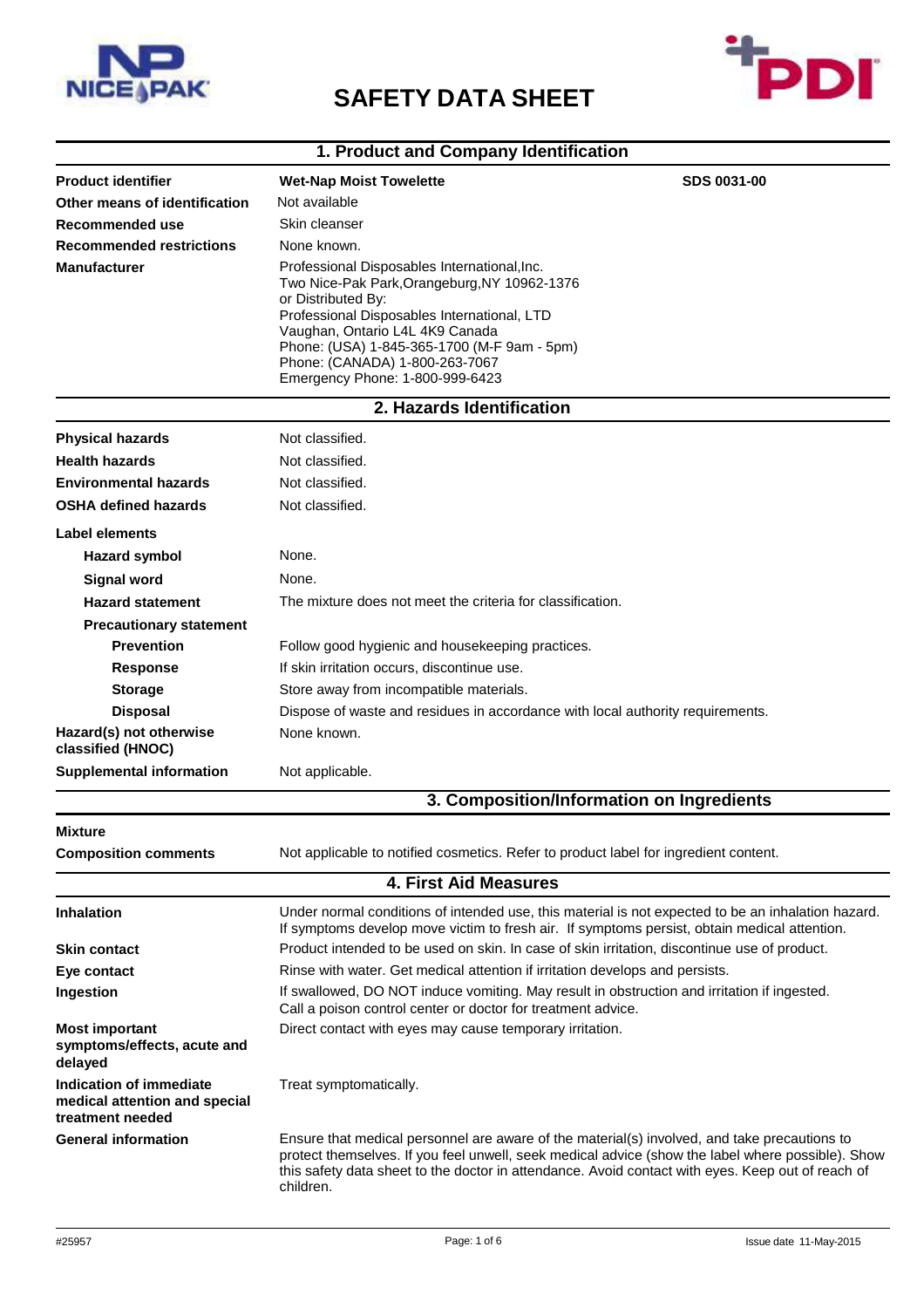## **5. Fire Fighting Measures**

| Suitable extinguishing media                                              | Treat for surrounding material.                                                                                                         |  |
|---------------------------------------------------------------------------|-----------------------------------------------------------------------------------------------------------------------------------------|--|
| Unsuitable extinguishing<br>media                                         | None known.                                                                                                                             |  |
| Specific hazards arising from<br>the chemical                             | During fire, gases hazardous to health may be formed.                                                                                   |  |
| Special protective equipment<br>and precautions for firefighters          | Self-contained breathing apparatus and full protective clothing must be worn in case of fire.                                           |  |
| <b>Fire-fighting</b><br>equipment/instructions                            | In the event of fire, cool product with water spray. Cool containers with flooding quantities of water<br>until well after fire is out. |  |
| <b>Specific methods</b>                                                   | Cool product exposed to flames with water until well after the fire is out.                                                             |  |
| <b>General fire hazards</b>                                               | No unusual fire or explosion hazards noted.                                                                                             |  |
| <b>Hazardous combustion</b><br>products                                   | May include and are not limited to: Oxides of nitrogen. Oxides of carbon.                                                               |  |
| <b>Explosion data</b>                                                     |                                                                                                                                         |  |
| <b>Sensitivity to mechanical</b><br>impact                                | Not available.                                                                                                                          |  |
| <b>Sensitivity to static</b><br>discharge                                 | Not available.                                                                                                                          |  |
|                                                                           | 6. Accidental Release Measures                                                                                                          |  |
| Personal precautions,<br>protective equipment and<br>emergency procedures | Wear appropriate protective equipment and clothing during clean-up.<br>For personal protection, see section 8 of the SDS.               |  |
| <b>Methods and materials for</b><br>containment and cleaning up           | For waste disposal, see section 13 of the SDS.                                                                                          |  |
| <b>Environmental precautions</b>                                          | Avoid discharge into drains, water courses or onto the ground.                                                                          |  |
|                                                                           | 7. Handling and Storage                                                                                                                 |  |
| <b>Precautions for safe handling</b>                                      | Practice good housekeeping.<br>Use according to package label instructions.                                                             |  |
| Conditions for safe storage,<br>including any incompatibilities           | Store away from incompatible materials (see Section 10 of the SDS).<br>Keep out of reach of children.                                   |  |
|                                                                           | 8. Exposure Controls/Personal Protection                                                                                                |  |
| <b>Occupational exposure limits</b>                                       | No exposure limits noted for ingredient(s).                                                                                             |  |
| <b>Biological limit values</b>                                            | No biological exposure limits noted for the ingredient(s).                                                                              |  |
| <b>Exposure guidelines</b>                                                | This material does not have established exposure limits.                                                                                |  |
| Appropriate engineering<br>controls                                       | General ventilation normally adequate.                                                                                                  |  |
|                                                                           | Individual protection measures, such as personal protective equipment                                                                   |  |
| <b>Eye/face protection</b>                                                | Not normally required.                                                                                                                  |  |
| <b>Skin protection</b>                                                    |                                                                                                                                         |  |
| <b>Hand protection</b>                                                    | Not normally required.                                                                                                                  |  |
| <b>Other</b>                                                              | Not normally required.                                                                                                                  |  |
| <b>Respiratory protection</b>                                             | Not normally required.                                                                                                                  |  |
| <b>Thermal hazards</b>                                                    | Not available.                                                                                                                          |  |
| <b>General hygiene</b><br>considerations                                  | Follow good hygienic and housekeeping practices.                                                                                        |  |
|                                                                           | 9. Physical and Chemical Properties                                                                                                     |  |
| Appearance                                                                | Liquid saturated on wipe                                                                                                                |  |

| Appearance            | Liquid saturated on wipe |
|-----------------------|--------------------------|
| <b>Physical state</b> | Solid.                   |
| <b>Form</b>           | Pre-moistened towelette. |
| Color                 | White/off-white          |
| Odor                  | Citrus                   |
| <b>Odor threshold</b> | Not available.           |
| рH                    | 5 - 7 (liquid)           |
|                       |                          |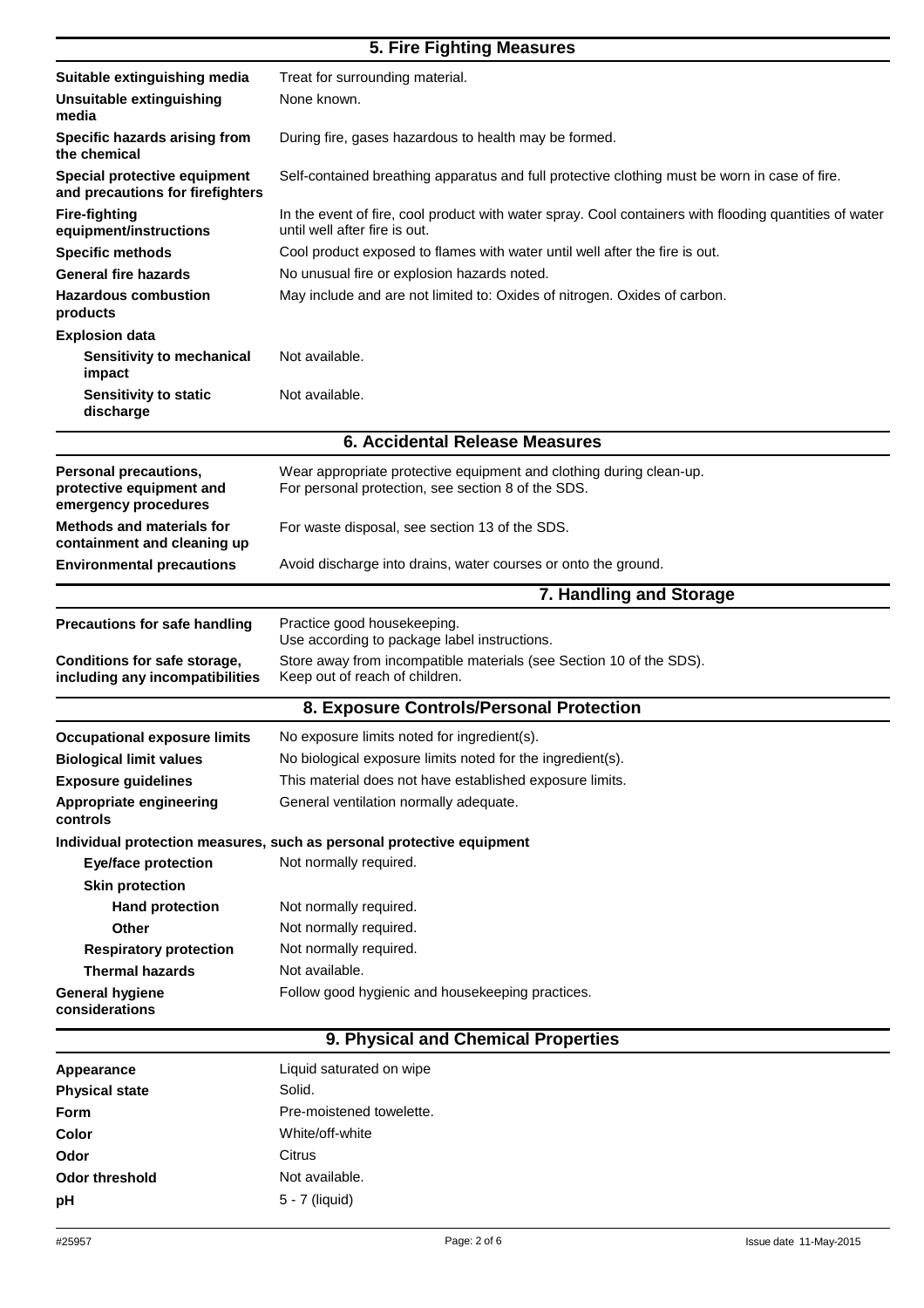| Melting point/freezing point                      | Not available.                        |  |
|---------------------------------------------------|---------------------------------------|--|
| Initial boiling point and boiling<br>range        | Not available.                        |  |
| Pour point                                        | Not available.                        |  |
| <b>Specific gravity</b>                           | 1 (liquid)                            |  |
| <b>Partition coefficient</b><br>(n-octanol/water) | Not available.                        |  |
| <b>Flash point</b>                                | $>$ 212.0 °F ( $>$ 100.0 °C) (liquid) |  |
| <b>Evaporation rate</b>                           | Not available.                        |  |
| Flammability (solid, gas)                         | Not applicable.                       |  |
| Upper/lower flammability or explosive limits      |                                       |  |
| <b>Flammability limit - lower</b><br>$(\% )$      | Not available.                        |  |
| <b>Flammability limit - upper</b><br>$(\%)$       | Not available.                        |  |
| Explosive limit - lower (%)                       | Not available.                        |  |
| Explosive limit - upper (%)                       | Not available.                        |  |
| Vapor pressure                                    | Not available.                        |  |
| Vapor density                                     | Not available.                        |  |
| <b>Relative density</b>                           | Not available.                        |  |
| Solubility(ies)                                   | Wipe not soluble                      |  |
| <b>Auto-ignition temperature</b>                  | Not available.                        |  |
| <b>Decomposition temperature</b>                  | Not available.                        |  |
| <b>Viscosity</b>                                  | Not available.                        |  |
| 10. Stability and Reactivity                      |                                       |  |

| <b>Reactivity</b>                            | May react with incompatible materials.                                    |
|----------------------------------------------|---------------------------------------------------------------------------|
| <b>Possibility of hazardous</b><br>reactions | Hazardous polymerization does not occur.                                  |
| <b>Chemical stability</b>                    | Stable under recommended storage conditions.                              |
| <b>Conditions to avoid</b>                   | Contact with incompatible materials.                                      |
| <b>Incompatible materials</b>                | Strong oxidizing agents.                                                  |
| <b>Hazardous decomposition</b><br>products   | May include and are not limited to: Oxides of nitrogen. Oxides of carbon. |

## **11. Toxicological Information**

| <b>Routes of exposure</b>                                                          | Eye, Skin contact, Inhalation, Ingestion.                                                                                                               |  |
|------------------------------------------------------------------------------------|---------------------------------------------------------------------------------------------------------------------------------------------------------|--|
| Information on likely routes of exposure                                           |                                                                                                                                                         |  |
| Ingestion                                                                          | Not applicable under normal conditions of use. May result in obstruction and irritation if ingested.<br>May cause stomach distress, nausea or vomiting. |  |
| <b>Inhalation</b>                                                                  | Health injuries are not known or expected under normal use.                                                                                             |  |
| <b>Skin contact</b>                                                                | Health injuries are not known or expected under normal use.<br>Discontinue use if irritation and redness develops.                                      |  |
| Eye contact                                                                        | Health injuries are not known or expected under normal use.                                                                                             |  |
| Symptoms related to the<br>physical, chemical and<br>toxicological characteristics | Direct contact with eyes may cause temporary irritation.                                                                                                |  |
| Information on toxicological effects                                               |                                                                                                                                                         |  |
| <b>Acute toxicity</b>                                                              | See below.                                                                                                                                              |  |
| <b>Skin corrosion/irritation</b>                                                   | Health injuries are not known or expected under normal use.<br>In case of skin irritation, discontinue use of the product.                              |  |
| <b>Exposure minutes</b>                                                            | Not available.                                                                                                                                          |  |
| Erythema value                                                                     | Not available.                                                                                                                                          |  |
| Oedema value                                                                       | Not available.                                                                                                                                          |  |
| Serious eye damage/eye<br><i>irritation</i>                                        | Direct contact with eyes may cause temporary irritation.                                                                                                |  |
| <b>Corneal opacity value</b>                                                       | Not available.                                                                                                                                          |  |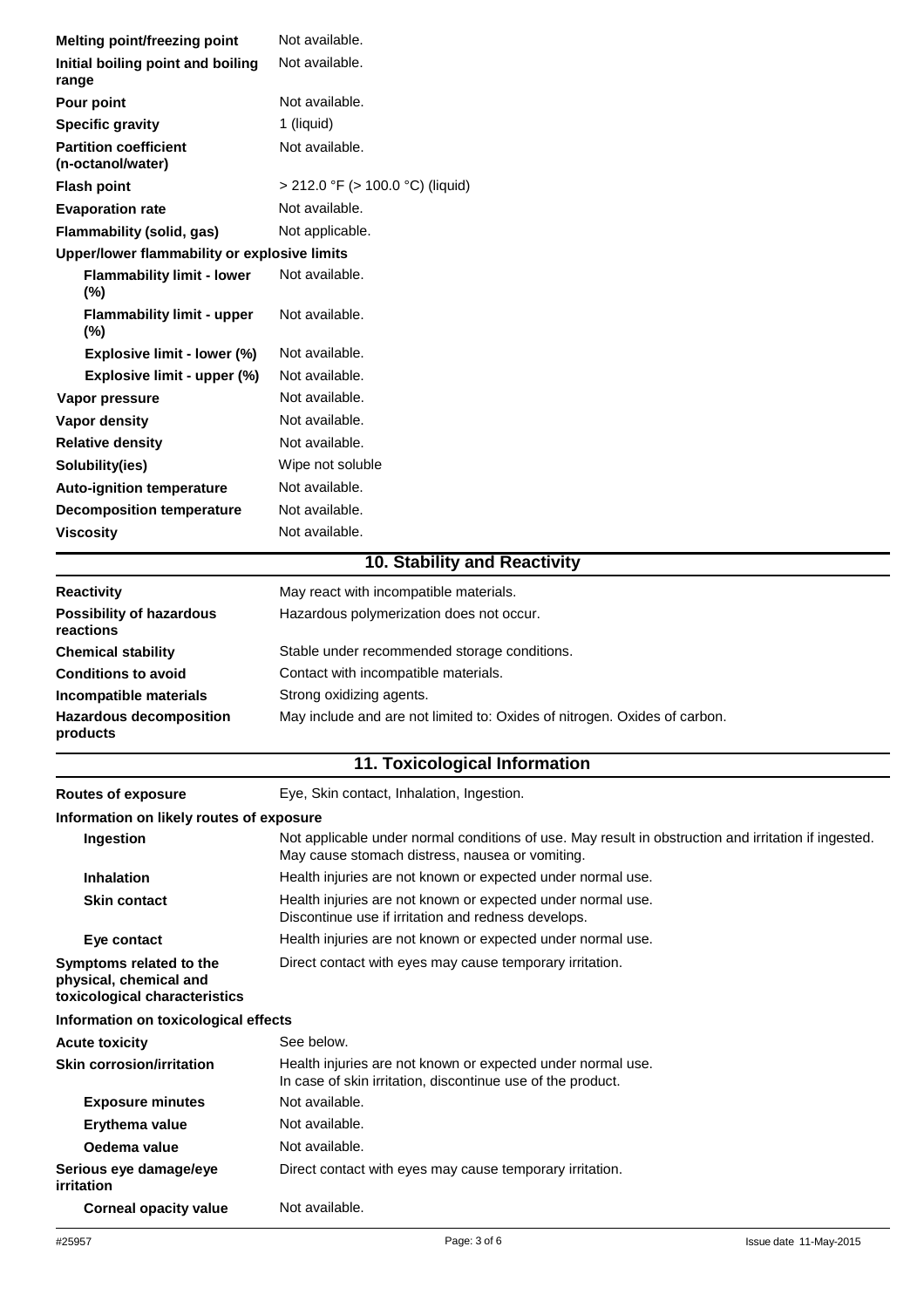| Iris lesion value                                                                            | Not available.                                                                                                                                                                                        |  |
|----------------------------------------------------------------------------------------------|-------------------------------------------------------------------------------------------------------------------------------------------------------------------------------------------------------|--|
| <b>Conjunctival reddening</b><br>value                                                       | Not available.                                                                                                                                                                                        |  |
| Conjunctival oedema value                                                                    | Not available.                                                                                                                                                                                        |  |
| <b>Recover days</b>                                                                          | Not available.                                                                                                                                                                                        |  |
| Respiratory or skin sensitization                                                            |                                                                                                                                                                                                       |  |
| <b>Respiratory sensitization</b>                                                             | Not available.                                                                                                                                                                                        |  |
| <b>Skin sensitization</b>                                                                    | Not a skin sensitizer based on test data.                                                                                                                                                             |  |
| Germ cell mutagenicity                                                                       | Non-hazardous by WHMIS/OSHA criteria.                                                                                                                                                                 |  |
| <b>Mutagenicity</b>                                                                          | Non-hazardous by WHMIS/OSHA criteria.                                                                                                                                                                 |  |
| Carcinogenicity                                                                              | Non-hazardous by WHMIS/OSHA criteria.                                                                                                                                                                 |  |
| <b>Reproductive toxicity</b>                                                                 | Non-hazardous by WHMIS/OSHA criteria.                                                                                                                                                                 |  |
| <b>Teratogenicity</b>                                                                        | Non-hazardous by WHMIS/OSHA criteria.                                                                                                                                                                 |  |
| Specific target organ toxicity -<br>single exposure                                          | Not classified.                                                                                                                                                                                       |  |
| Specific target organ toxicity -<br>repeated exposure                                        | Not classified.                                                                                                                                                                                       |  |
| <b>Aspiration hazard</b>                                                                     | Not classified.                                                                                                                                                                                       |  |
| <b>Chronic effects</b>                                                                       | Non-hazardous by WHMIS/OSHA criteria.                                                                                                                                                                 |  |
| <b>Further information</b>                                                                   | This product has no known adverse effect on human health.                                                                                                                                             |  |
| <b>Name of Toxicologically</b><br><b>Synergistic Products</b>                                | Not available.                                                                                                                                                                                        |  |
|                                                                                              | 12. Ecological Information                                                                                                                                                                            |  |
| <b>Ecotoxicity</b>                                                                           | The product is not classified as environmentally hazardous. However, this does not exclude the<br>possibility that large or frequent spills can have a harmful or damaging effect on the environment. |  |
| Persistence and degradability                                                                | No data is available on the degradability of this product.                                                                                                                                            |  |
| <b>Bioaccumulative potential</b>                                                             | No data available.                                                                                                                                                                                    |  |
| <b>Mobility in soil</b>                                                                      | No data available.                                                                                                                                                                                    |  |
| <b>Mobility in general</b>                                                                   | Not available.                                                                                                                                                                                        |  |
| Other adverse effects                                                                        | No other adverse environmental effects (e.g. ozone depletion, photochemical ozone creation<br>potential, endocrine disruption, global warming potential) are expected from this component.            |  |
|                                                                                              | <b>13. Disposal Considerations</b>                                                                                                                                                                    |  |
| <b>Disposal instructions</b>                                                                 | Dispose of contents/container in accordance with local/regional/national/international regulations.                                                                                                   |  |
| <b>Local disposal regulations</b>                                                            | Dispose in accordance with all applicable regulations.                                                                                                                                                |  |
| Hazardous waste code                                                                         | Assign as required.                                                                                                                                                                                   |  |
| Waste from residues / unused<br>products                                                     | Empty containers or liners may retain some product residues. This material and its container must<br>be disposed of in a safe manner (see: Disposal instructions).                                    |  |
| <b>Contaminated packaging</b>                                                                | Since emptied containers may retain product residue, follow label warnings even after container is<br>emptied.                                                                                        |  |
|                                                                                              | <b>14. Transport Information</b>                                                                                                                                                                      |  |
| U.S. Department of Transportation (DOT)<br>Not regulated as dangerous goods.                 |                                                                                                                                                                                                       |  |
| <b>Transportation of Dangerous Goods (TDG - Canada)</b><br>Not regulated as dangerous goods. |                                                                                                                                                                                                       |  |
| 15. Regulatory Information                                                                   |                                                                                                                                                                                                       |  |

| <b>Canadian federal regulations</b> | This product has been classified in accordance with the hazard criteria of the Controlled Products<br>Regulations and the SDS contains all the information required by the Controlled Products<br>Regulations. |
|-------------------------------------|----------------------------------------------------------------------------------------------------------------------------------------------------------------------------------------------------------------|
| <b>WHMIS classification</b>         | Exempt - Notified cosmetic under the Food & Drugs Act                                                                                                                                                          |
| US federal regulations              | This product is not known to be a "Hazardous Chemical" as defined by the OSHA Hazard<br>Communication Standard, 29 CFR 1910.1200.                                                                              |
| Not rogulated                       | TSCA Section 12(b) Export Notification (40 CFR 707, Subpt. D)                                                                                                                                                  |

Not regulated.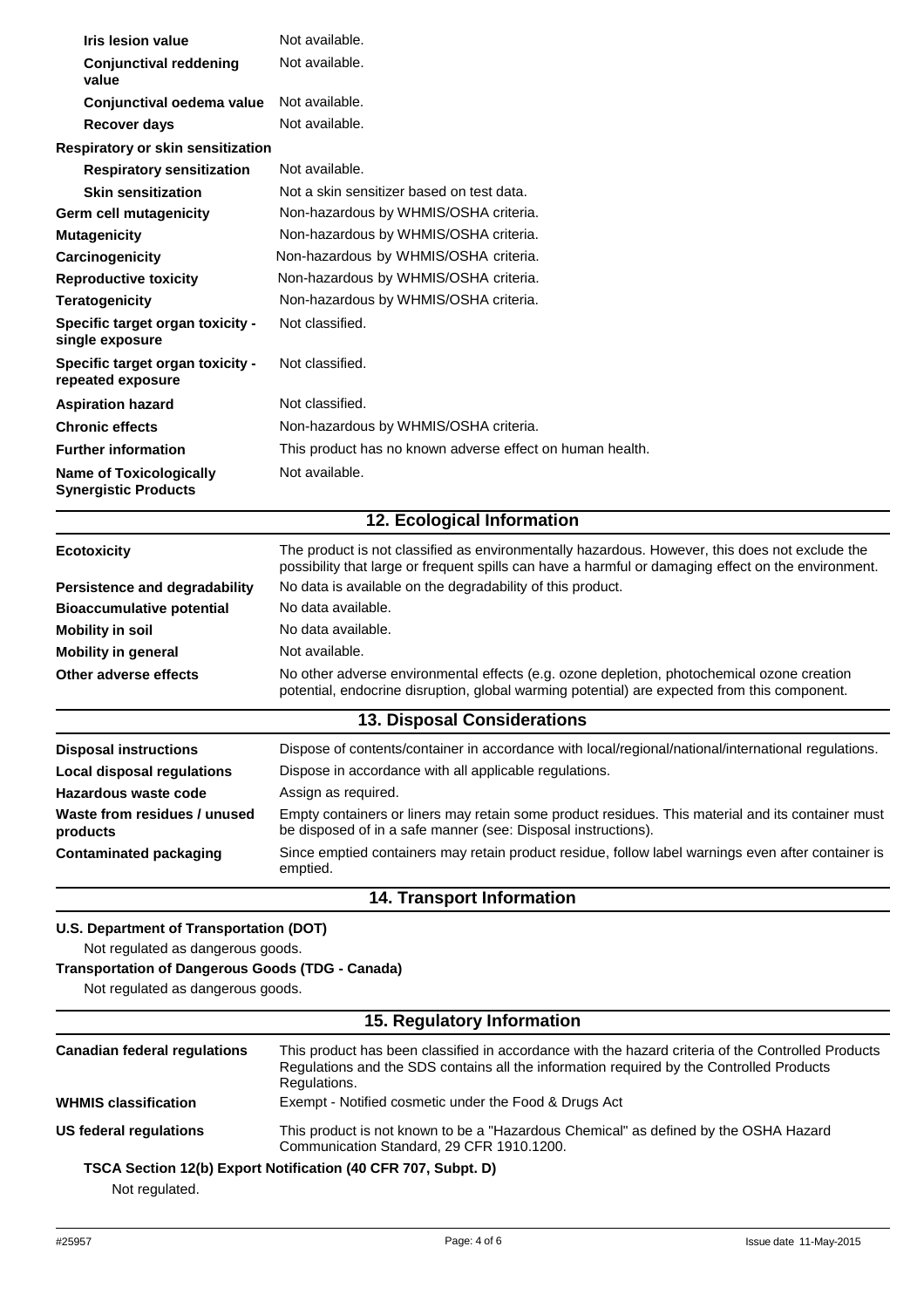| <b>CERCLA Hazardous Substance List (40 CFR 302.4)</b>                                                                  |                                                                                                                    |                        |
|------------------------------------------------------------------------------------------------------------------------|--------------------------------------------------------------------------------------------------------------------|------------------------|
| Not listed.                                                                                                            | Clean Air Act (CAA) Section 112(r) Accidental Release Prevention (40 CFR 68.130)                                   |                        |
|                                                                                                                        |                                                                                                                    |                        |
| Not regulated.                                                                                                         | Clean Air Act (CAA) Section 112 Hazardous Air Pollutants (HAPs) List                                               |                        |
| Not regulated.                                                                                                         |                                                                                                                    |                        |
| Superfund Amendments and Reauthorization Act of 1986 (SARA)                                                            |                                                                                                                    |                        |
| <b>Hazard categories</b>                                                                                               | Immediate Hazard - No<br>Delayed Hazard - No<br>Fire Hazard - No<br>Pressure Hazard - No<br>Reactivity Hazard - No |                        |
| <b>SARA 302 Extremely</b><br>hazardous substance                                                                       | No                                                                                                                 |                        |
| SARA 311/312 Hazardous<br>chemical                                                                                     | No                                                                                                                 |                        |
| SARA 313 (TRI reporting)<br>Not regulated.                                                                             |                                                                                                                    |                        |
| Other federal regulations                                                                                              |                                                                                                                    |                        |
| <b>Safe Drinking Water Act</b><br>(SDWA)                                                                               | Not regulated.                                                                                                     |                        |
| <b>Food and Drug</b><br><b>Administration (FDA)</b>                                                                    | Regulated as a cosmetic.                                                                                           |                        |
| <b>US state regulations</b>                                                                                            | This product is not subject to warning labeling under the California Proposition 65 regulation.                    |                        |
|                                                                                                                        | US - California Proposition 65 - Carcinogens & Reproductive Toxicity (CRT): Listed substance                       |                        |
| Not listed.<br>US. Massachusetts RTK - Substance List<br>Not regulated.<br>US. Pennsylvania RTK - Hazardous Substances |                                                                                                                    |                        |
| Not regulated.<br><b>US. Rhode Island RTK</b>                                                                          |                                                                                                                    |                        |
| Not regulated.                                                                                                         |                                                                                                                    |                        |
| <b>Inventory status</b>                                                                                                |                                                                                                                    |                        |
| Country(s) or region                                                                                                   | <b>Inventory name</b>                                                                                              | On inventory (yes/no)* |
| Canada                                                                                                                 | Domestic Substances List (DSL)                                                                                     | Yes                    |
| Canada                                                                                                                 | Non-Domestic Substances List (NDSL)                                                                                | No                     |
| United States & Puerto Rico                                                                                            | Toxic Substances Control Act (TSCA) Inventory                                                                      | Yes                    |

| LEGEND   |                |
|----------|----------------|
| Severe   | 4              |
| Serious  | 3              |
| Moderate | $\overline{2}$ |
| Slight   |                |
| Minimal  |                |

| <b>HEALTH</b>                        |  |
|--------------------------------------|--|
| <b>FLAMMABILITY</b>                  |  |
| O<br><b>PHYSICAL HAZARD</b>          |  |
| <b>PERSONAL</b><br><b>PROTECTION</b> |  |
|                                      |  |

**16. Other Information**

\*A "Yes" indicates that all components of this product comply with the inventory requirements administered by the governing country(s)

**Disclaimer** The information in the sheet was written based on the best knowledge and experience currently available. Information contained herein was obtained from sources considered technically accurate and reliable. While every effort has been made to ensure full disclosure of product hazards, in some cases data is not available and is so stated. Since conditions of actual product use are beyond control of the supplier, it is assumed that users of this material have been fully trained according to the requirements of all applicable legislation and regulatory instruments. No warranty, expressed or implied, is made and supplier will not be liable for any losses, injuries or consequential damages which may result from the use of or reliance on any information contained nent.

|                | in this docum |
|----------------|---------------|
| Issue date     | 11-May-2015   |
| Effective date | 01-May-2015   |
| Expiry date    | 01-May-2018   |